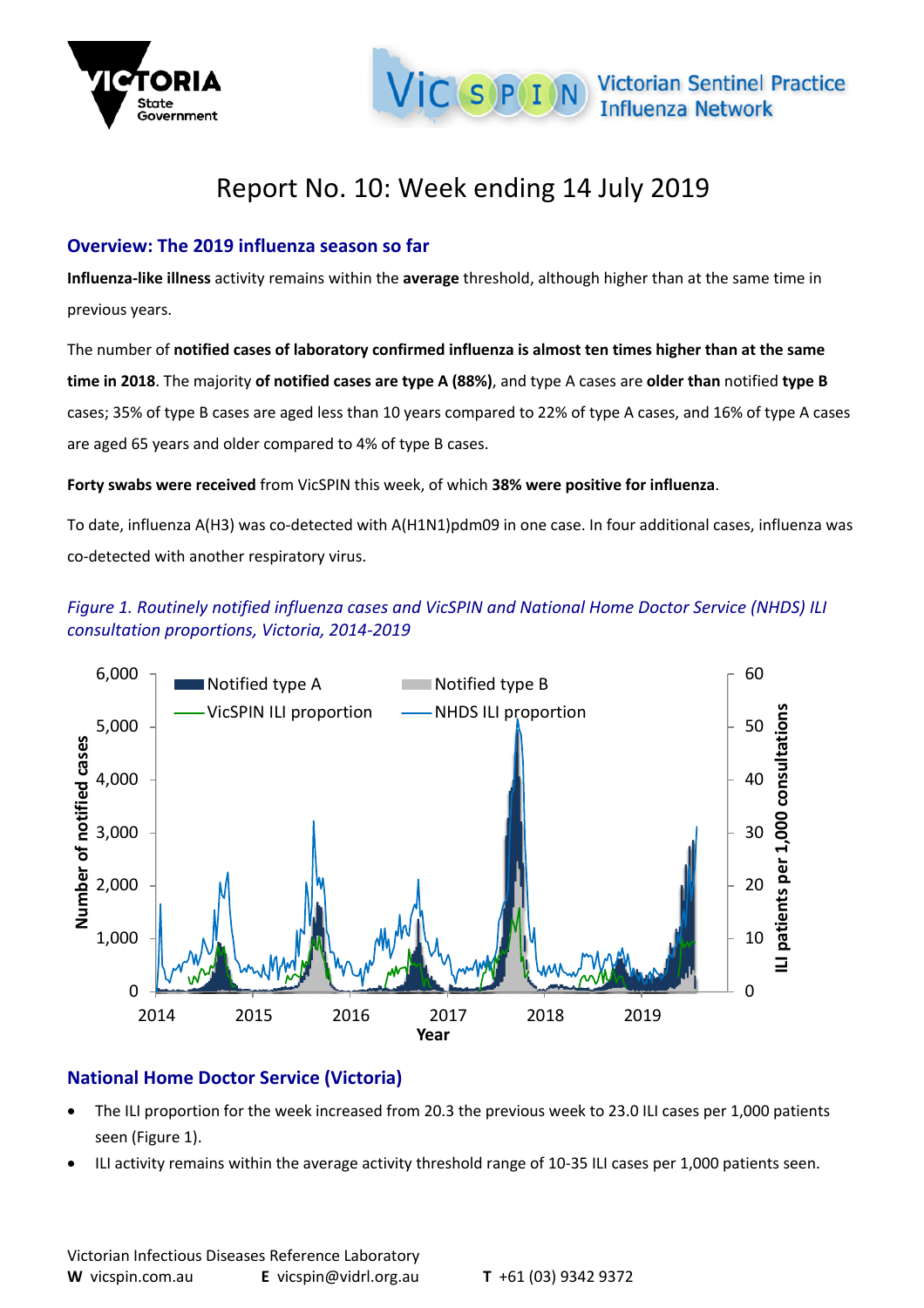

#### **Victorian Sentinel Practice Influenza Network**

- The total influenza-like illness (ILI) proportion measured by VicSPIN has remained steady and is within the average activity level, with 9.3 ILI cases per 1,000 patients seen this week. This is higher for the current week than at the same time in the last two years. (Figures 1 & 2).
- Forty swabs were received this week, of which 15 (38%) were positive for influenza (nine of A(H3); three A(H1), two B and one untyped). Other respiratory viruses were detected in twelve swabs (Figure 3).

#### *Table 1. Summary of reporting from general practice sentinel sites, week ending 14 July 2019*

|                                                | Week     | Year-to-date |
|------------------------------------------------|----------|--------------|
| Number (%) of general practitioners reporting  | 84 (99%) |              |
| Total patients seen                            | 5,676    | 62,847       |
| Total patients with ILI                        | 53       | 495          |
| Consultation rate for ILI (per 1,000 patients) | 9.3      | 7.9          |
| Number of specimens received                   | 40       | 401          |
| Number (%) positive for influenza              | 15 (38%) | 132 (33%)    |

## *Figure 2. VicSPIN ILI consultation proportions, Victoria, 2017, 2018 and 2019*